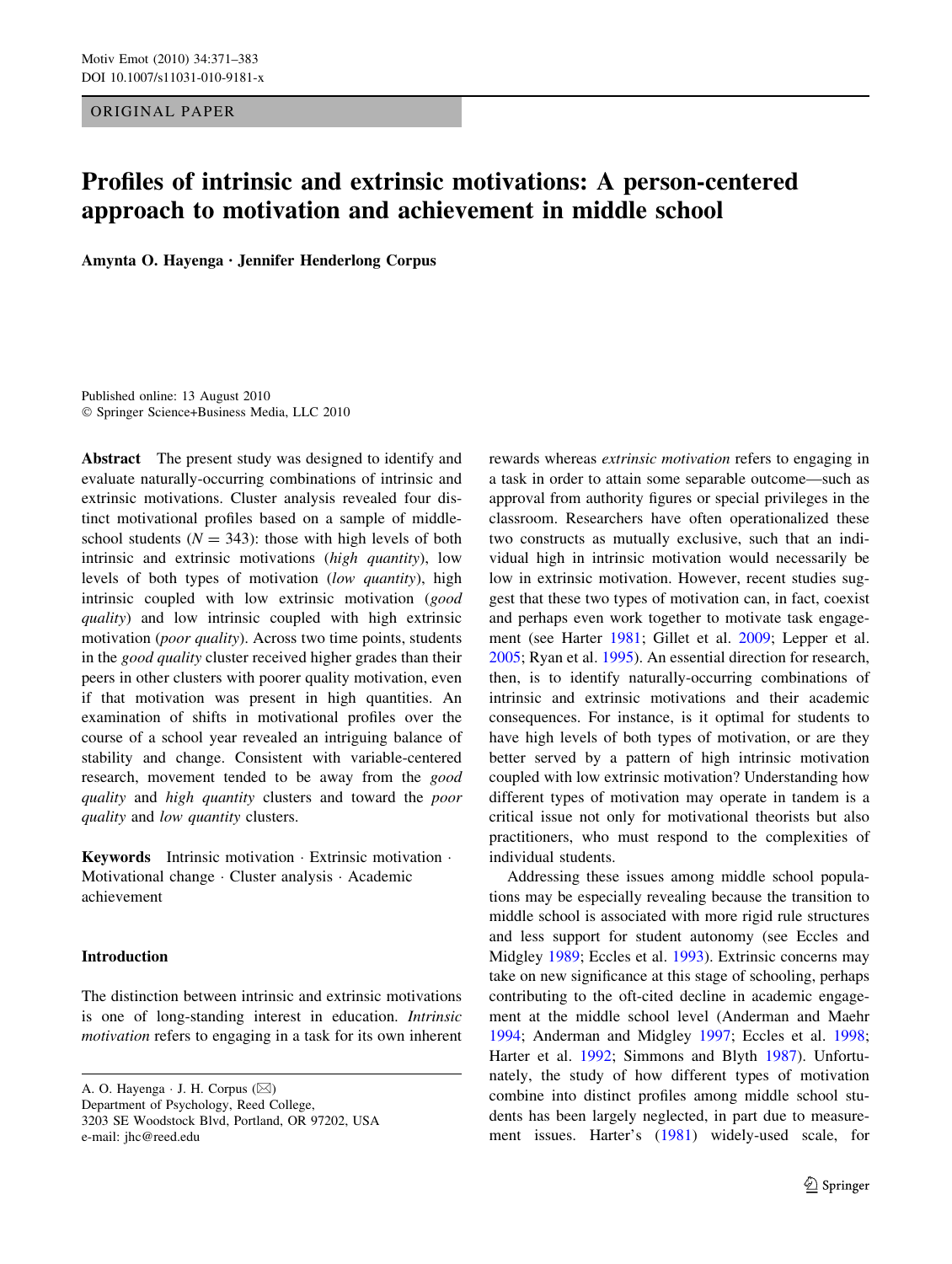example, forces students to choose either an intrinsic or an extrinsic reason for their classroom behaviors, which does not allow for the possibility that both reasons might be at work simultaneously.

In addition, the analysis of intrinsic and extrinsic motivational profiles requires a shift from variable-centered approaches to person-centered approaches, which are rare in motivation research and psychology as a whole (Bergman and El-Khouri [1999;](#page-10-0) Nurmi and Aunola [2005;](#page-11-0) Roeser and Galloway [2002\)](#page-12-0). Person-centered approaches provide an important perspective because they reflect the relationships among constructs at the level of the individual, which is useful for tailoring intervention efforts to the needs of unique groups of students (Roeser et al. [1998\)](#page-12-0). In other words, such approaches focus on particular combinations of motivational variables as they exist within individuals or groups of students, rather than taking each variable itself as the focal point. Moreover, person-centered approaches sometimes reveal substantively different findings than those uncovered using variable-centered approaches. For example, Meece and colleagues analyzed the same dataset on students' goal orientations using both variable-centered and person-centered approaches. Although the variablecentered analyses suggested that it may be optimal for students to have some extrinsic concerns, the person-centered analyses revealed that it was actually more adaptive when such concerns were minimized (see Meece et al. [1988;](#page-11-0) Meece and Holt [1993\)](#page-11-0).

A person-centered approach to intrinsic and extrinsic motivations

A key goal of the present study, therefore, was to evaluate the adaptive value of various motivational profiles among middle school students. Previous researchers have addressed this issue to some extent by measuring intrinsic and extrinsic motivations separately and breaking the sample into discrete groups of students. In one such study, Harter [\(1992](#page-11-0)) pulled apart her original scale to create separate intrinsic and extrinsic items, and classified middle school students into four distinct groups based on whether they scored high or low on each of the two scales. She found that students with high intrinsic and low extrinsic motivations had the highest perceived competence, most adaptive affective reactions to performance, and highest perceived teacher acceptance, followed by the students with high scores on both dimensions. In a second study, Lin et al. [\(2003](#page-11-0)) found that college students who reported high intrinsic motivation and moderate levels of extrinsic motivation exhibited more adaptive school behaviors and better performance than their peers who reported high intrinsic motivation coupled with either high or low extrinsic motivation. Taken together, these studies suggest

that a pattern of high intrinsic motivation coupled with low to moderate extrinsic motivation may be optimal.

However, these studies are limited by the use of medianand tertile-splits to create profiles of students. Though this form of analysis is easy to implement, its disadvantages include artificiality, reduced power, discarded data, and biases that make statistical predictions unreliable (see Maxwell and Delaney [1993\)](#page-11-0). A better person-centered approach may be cluster analysis, which takes into account both the actual level of each variable and the relative level of one variable to another to form homogeneous groups of participants, providing a precise method of classification without discarding moderate scores (Bergman [1998\)](#page-10-0). And instead of imposing a final structure in advance, cluster analysis allows for a comparison of multiple solutions in terms of variance explained, cluster distinctiveness and theoretical relevance (Aldenderfer and Blashfield [1984](#page-10-0); Bergman [1998\)](#page-10-0). Indeed, recent work in the self-determination tradition has used cluster analysis or other grouping procedures to identify naturally-occurring combinations of intrinsic and extrinsic motivations (e.g., Boiche et al. [2008](#page-10-0); Gillet et al. [2009](#page-11-0); Ratelle et al. [2007](#page-11-0); Vansteenkiste et al. [2009](#page-12-0); Vlachopoulos et al. [2000](#page-12-0)). Self-determination theory proposes a continuum of motives based on the degree of autonomy endorsed, rather than two broad classes of intrinsic and extrinsic motivations (see Deci and Ryan [1985](#page-11-0); Ryan and Deci [2000](#page-12-0), [2002](#page-12-0); Ryan and Connell [1989](#page-12-0)). Some person-centered studies in this tradition utilize the entire continuum of motives in their grouping procedures (e.g., Boiche et al. [2008](#page-10-0); Ratelle et al. [2007\)](#page-11-0) whereas others combine the more freely-chosen motives on the continuum into a single index of ''autonomous'' motivation and the less freely-chosen motives on the continuum into a single index of "controlled" motivation (e.g., Gillet et al. [2009](#page-11-0); Vansteenkiste et al. [2009](#page-12-0)). In all cases, a key theoretical interest is whether more autonomous forms of motivation are complemented or thwarted by more controlled forms of motivation.

Although most of the person-centered research in this tradition has focused on the domain of sports, two studies have used group-based approaches to identify motivational profiles in the achievement domain. In the first of these studies, Ratelle and colleagues [\(2007](#page-11-0)) found that nearly all of their high school students across two studies reported levels of intrinsic and extrinsic motivations that were roughly equivalent in magnitude; it was only in a college sample that the theoretically important cluster of students with high intrinsic but low extrinsic motivations emerged. By contrast, Vansteenkiste et al. [\(2009](#page-12-0)) found a substantial group of students reporting high autonomous coupled with low controlled motivation at both the high school and college levels—a profile they referred to as representing good quality motivation because of the favorable ratio of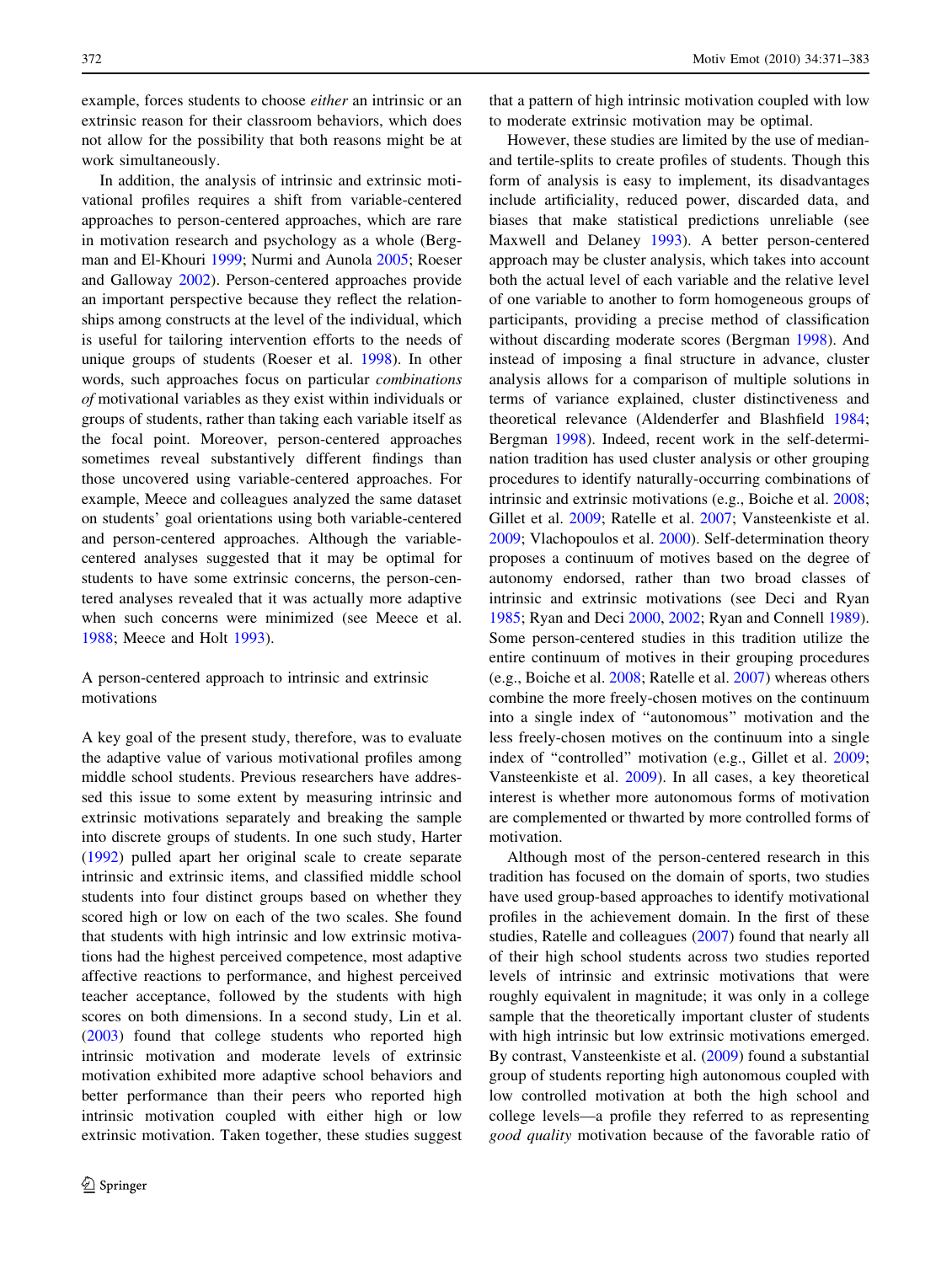autonomous to controlled motivation. This good quality profile was one of four distinct groups that emerged from their data, largely analogous to those imposed on the data by Harter's [\(1992](#page-11-0)) earlier analysis: high quantity motivation (high autonomous, high controlled), low quantity motivation (low autonomous, low controlled), and poor quality motivation (low autonomous, high controlled). Drawing upon self-determination theory (Deci and Ryan [1985;](#page-11-0) Ryan and Deci [2000\)](#page-12-0), Vansteenkiste et al. argued that the sheer amount of motivation is less important than the quality of that motivation. Indeed, students with good quality motivation reported less procrastination and test anxiety than those with high quantity motivation, and fared better on all measures of self-regulation than those with poor quality motivation. Taken together, these studies suggest that good quality motivation may be optimal provided that such motivation actually exists. Extending this line of investigation to younger age groups may shed light on the prevalence of a truly intrinsic motivational profile.

The present study assessed the motivational orientations of middle school students using the independent scales of intrinsic and extrinsic motivations from Lepper et al. [\(2005](#page-11-0)). We used this instrument because it derives from the earlier work of Harter [\(1981](#page-11-0), [1992\)](#page-11-0), which has been prominent in developmental analyses and research on child populations (e.g., Corpus et al. [2009;](#page-11-0) Guay et al. [2001](#page-11-0); Tzuriel [1989](#page-12-0), Wong et al. [2002](#page-12-0)). Although the scale does not differentiate between more and less self-determined forms of extrinsic motivation, a less nuanced approach may resonate more with the daily experiences of younger populations and, therefore, serve as a more reliable basis for forming profiles (see Corpus et al. [2009\)](#page-11-0). Due to concerns raised by split-based analyses, we used cluster analysis to form groups of students with distinct motivational profiles. Based on Vansteenkiste et al.'s [\(2009](#page-12-0)) findings, which were grounded strongly in motivation theory, we tentatively expected to find four clusters that varied meaningfully along the dimensions of motivation quality (i.e., ratio of intrinsic to extrinsic motivations) and motivation quantity (i.e., total amount of intrinsic and extrinsic motivations).

## Motivation and achievement

Presumably one goal of motivation research as a whole is to determine how different types of motivation affect the learning process and resulting achievement. Past research has demonstrated a positive relationship between intrinsic motivation and academic achievement (Boggiano [1998](#page-10-0); Burton et al. [2006](#page-10-0); Gottfried [1985](#page-11-0); Lepper et al. [2005](#page-11-0); Pintrich and DeGroot [1990](#page-11-0)). Extrinsic motivation, however, has been negatively associated with achievement in

variable-centered analyses (Lepper et al. [2005;](#page-11-0) Wolters et al. [1996](#page-12-0)). The relationship between profiles of intrinsic and extrinsic motivations and achievement has been given relatively little attention, and the research that does exist is not entirely consistent. Recall that Harter's ([1992\)](#page-11-0) splitbased study with middle school students showed the combination of high intrinsic and low extrinsic motivations to be most adaptive, although it did not include objective measures of achievement. Among Vansteenkiste et al.'s [\(2009](#page-12-0)) high school students, those with good quality motivation reported higher academic performance than their peers in any of the other clusters, including the high quantity profile. By contrast, Ratelle et al. [\(2007](#page-11-0)) found that achievement did not differ when comparing college students with high levels of both types of motivation to those with high intrinsic but low extrinsic motivations (cf. Gillet et al. [2009](#page-11-0))—both groups outperformed those with lower levels of motivation. Those with the more autonomous profile did, however, demonstrate greater academic persistence.

We anticipated that students in the present study with relatively high intrinsic but low extrinsic motivations (i.e., good quality motivation) would have the highest achievement in school. This prediction is grounded in theory and research showing that those students who are free from concerns external to the academic task at hand will be the most self-directed, persistent and engaged with their work (Deci and Ryan [2002](#page-11-0); Harter [1992;](#page-11-0) Lepper et al. [1973;](#page-11-0) Vansteenkiste et al. [2009](#page-12-0)). In short, we expected that the quality of motivation would be more directly related to achievement than the quantity of motivation—a hypothesis largely based on Vansteenkiste et al.'s [\(2009](#page-12-0)) findings and conceptualization rooted in self-determination theory (Deci and Ryan [1985](#page-11-0); Ryan and Deci  $2000$ . Of course, it is unclear whether cluster analytic findings with high school and college students would replicate with middle school students who are distinct in terms of both their developmental needs and the environmental supports provided by the instructional context. It seems possible, however, that good quality motivation might matter even more for younger populations who have more recently been introduced to normative grading structures, between-class tracking, and other competitive, outcome-oriented practices (Wigfield and Eccles [2002](#page-12-0); see Midgley et al. [2001](#page-11-0)).

#### Longitudinal markers of ontogenetic change

A final concern of the present study was the stability of motivational profiles over time. Because whole students rather than variables in isolation—evolve over time, adopting a person-centered approach to the study of motivational change has been recognized as a crucial next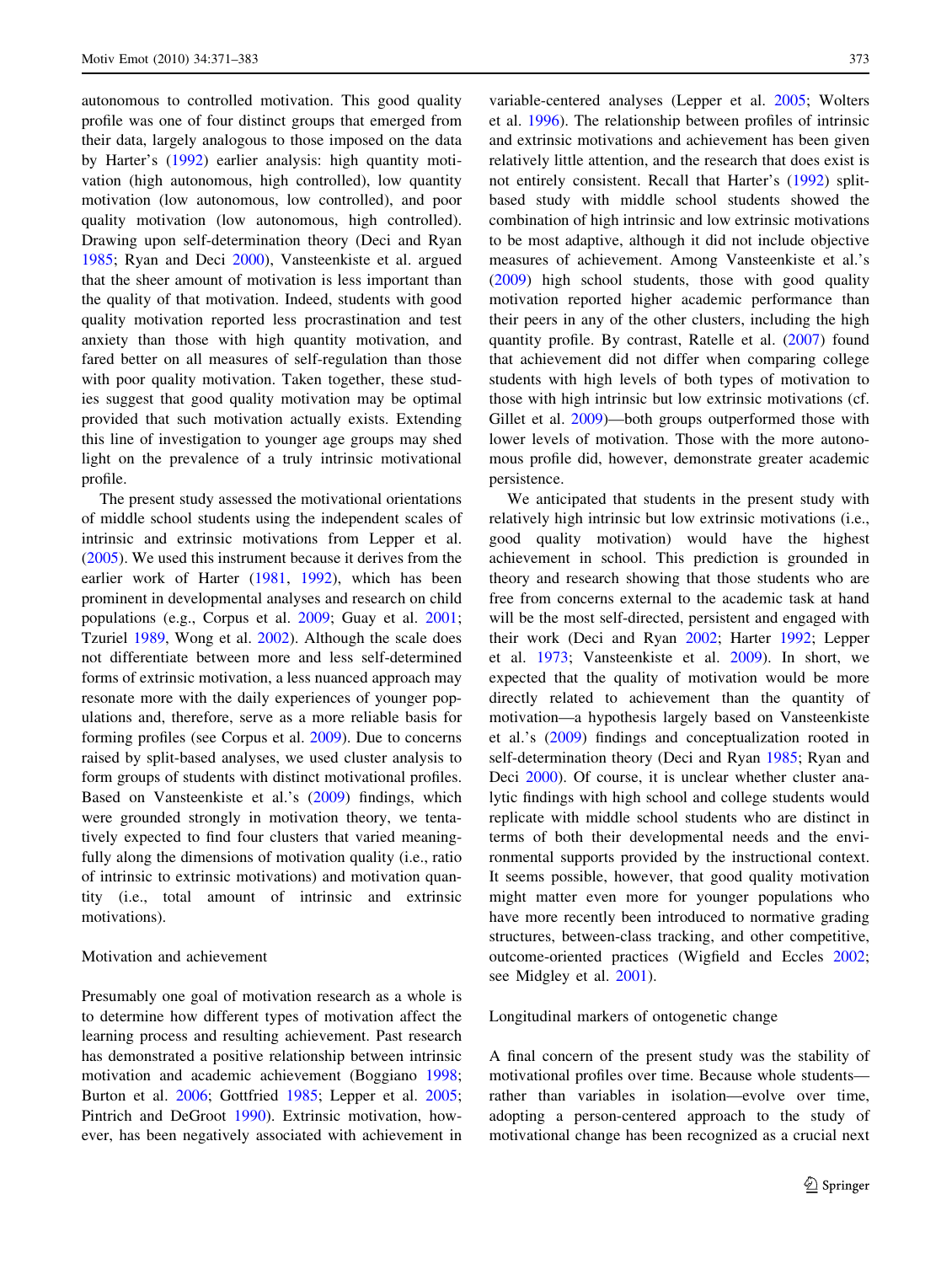step (Ratelle et al. [2007](#page-11-0); cf. Gillet et al. [2009\)](#page-11-0). In order to address this gap in the literature, the present study assessed intrinsic and extrinsic motivations both in the fall and in the spring of a single academic year.

Several questions were of special interest. First, how stable are profiles of intrinsic and extrinsic motivations? Past research has shown mean-level decreases in motivational variables over the course of a single school year (Meece and Miller [2001](#page-11-0); Pajares and Graham [1999\)](#page-11-0), but little is known about individual differences in motivational change—especially regarding the patterns of change as intrinsic and extrinsic motivations shift simultaneously (cf. Harter et al. [1992\)](#page-11-0). Based on variable-centered studies of change, we expected at least some movement over the course of the year in cluster membership. Second, are some motivational states more transient than others—i.e., more likely to be shifted away from over the year? Variablecentered research has documented a clear pattern of losses over time to intrinsic motivation, leading us to expect shifts away from both the good quality and high quantity profiles (e.g., Bouffard et al. [2003;](#page-10-0) Gottfried et al. [2001](#page-11-0); Otis et al. [2005;](#page-11-0) Spinath and Steinmayr [2008](#page-12-0)). Movement away from the high quantity profile might also be expected based on studies showing losses to extrinsic motivation over time (Otis et al. [2005](#page-11-0); Ratelle et al. [2004](#page-11-0)), which could have implications for the precarious nature of that profile. Third, are there consistent patterns of movement between clusters, such as a tendency to shift towards clusters that maintain a similar quality or quantity of motivation? Such patterns would inform our understanding of motivational change, but their particular form was difficult to anticipate given the dearth of relevant research.

In summary, the present study was designed to examine individual profiles of intrinsic and extrinsic motivations. Using cluster analysis, we identified motivational profiles among middle school students and explored the significance of these profiles by relating them to academic achievement at two time points. Finally, we examined the stability of profiles over the course of an academic year in order to better understand the dynamic nature of these motivational constructs.

## Method

## Participants

Participants were 388 6th-, 7th- and 8th-grade students (60% female) from a public middle school that served a largely working class population in Portland, Oregon. This school was one of several included in a large-scale research project assessing developmental change in motivational processes.<sup>1</sup> It used a traditional instructional approach with students divided into academic tracks and recognized by an honor roll system. The entire student body was invited to participate in the study; parental consent forms were received from 58% of the students. Forty-five participants were subsequently dropped from the study due to absences and school transfers, leaving a final sample of 343 students with data from both time points. Data from the first time point were available for 36 of the 45 students who were dropped; they did not differ from the final sample in their levels of either intrinsic or extrinsic motivations,  $ts(377) < 1.53$ , ns. Self-reported ethnicity in the final sample was as follows: 63% Caucasian, 21% Hispanic/ Latin American, 17% Asian or Pacific Islander, 10% African American, 7% Native American, and 1% Other. There was a sizable population of Eastern European immigrants in the school community, with 35% of the overall sample speaking a language other than English at home.

#### Measures

The full survey included the measures described below as well as items unrelated to the present study.

## Intrinsic and extrinsic motivations

The motivational constructs were measured with two scales from Lepper et al. [\(2005](#page-11-0)), which students responded to using five-point Likert scales ranging from not like me at all  $(1)$  to exactly like me  $(5)$ . Intrinsic motivation was assessed with 17 items tapping students' curiosity-driven engagement, preference for challenging work, and inclination to master material independently. Averaged together, these items formed an internally consistent ( $\alpha = .90$ ) composite scale of intrinsic motivation. Extrinsic motivation was assessed with 16 items tapping students' focus on pleasing authority figures, preference for easy schoolwork, and dependence on the teacher. Averaged together, these items formed an internally consistent ( $\alpha = .83$ ) composite scale of extrinsic motivation. Additional information on scale reliability and validity can be found in Lepper et al. [\(2005](#page-11-0)); confirmatory factor analyses with the present sample are reported in Corpus et al.  $(2009)$  $(2009)$ .

<sup>&</sup>lt;sup>1</sup> The sample for the present study was a subset of that reported in Corpus et al. ([2009](#page-11-0)), which focused on patterns of change in thirdthrough eighth-grade students' intrinsic and extrinsic motivations using a variable-centered approach. The present study is distinct in that it uses a person-centered framework to explore motivational profiles and their correlates.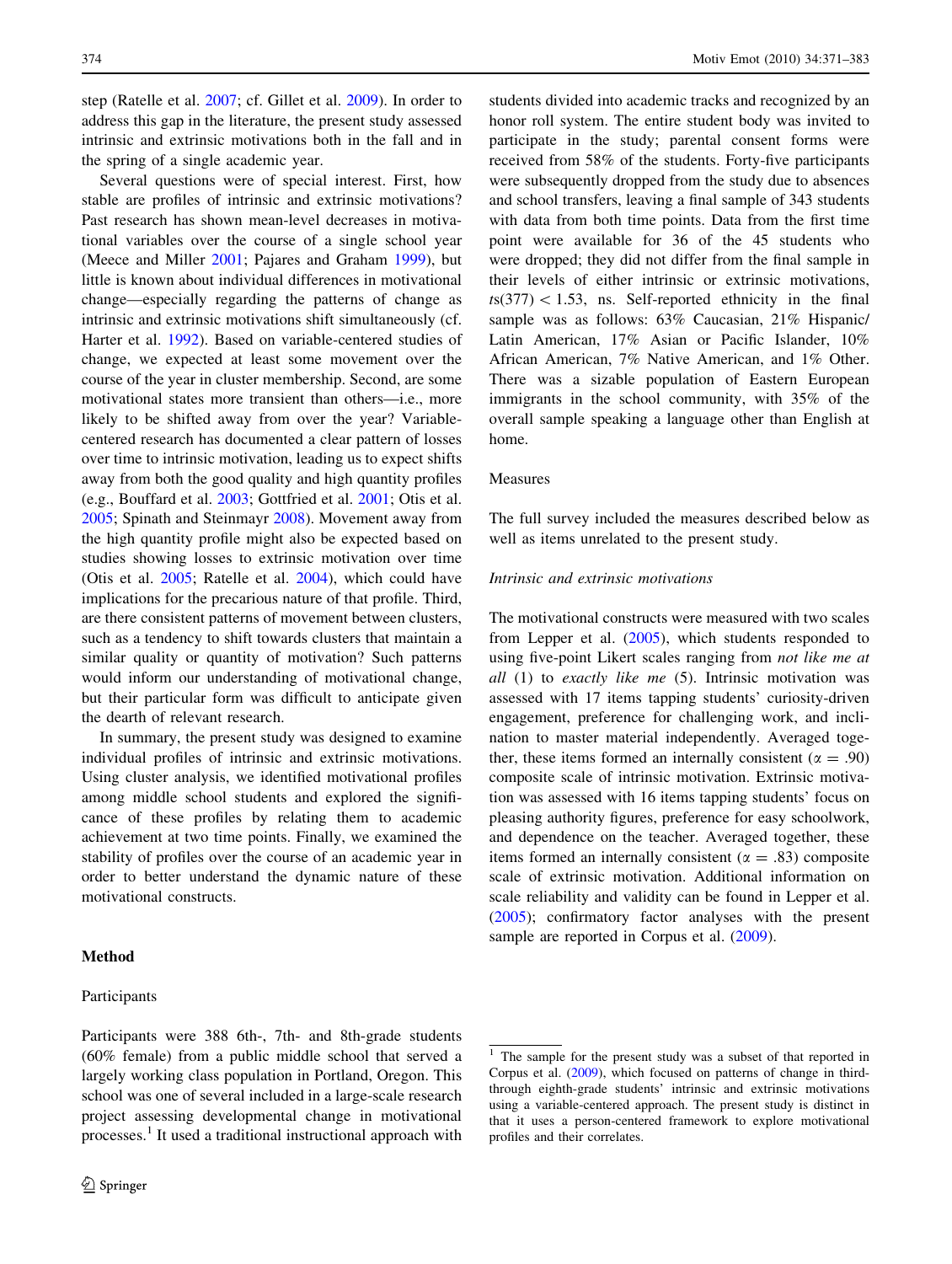#### Academic achievement

Letter grades were collected from school records for the first and fourth quarters of the academic year to correspond to the two time points at which the motivational constructs were measured. Because not all parents gave permission to access records, there was a slightly smaller group of students for whom achievement data were available  $(N = 295, 86\%$  of the sample). These students did not differ in their levels of intrinsic or extrinsic motivations from those whose parents denied access,  $ts(341) < 1.31$ , ns. Grade-point averages (GPAs) at each time point were computed by averaging the numerical equivalent of the letter grades following the standard 4-point scale (i.e.,  $A = 4.0, A - = 3.7, B + = 3.3,$  etc.). Only the grades from core academic classes—language arts, math, science and social studies—were used in these calculations.

#### Procedure

The survey was administered once in the fall and once in the spring to groups of approximately 20 students gathered in the school cafeteria. Students were separated by small barriers to alleviate concerns that they would alter their responses based on judgment from classmates. Confidentiality was ensured and students were given sample questions to practice using the response scale. Questions were then read aloud by a research assistant, and students were encouraged to follow along instead of working ahead. Two to three additional research assistants floated around the room to answer questions as needed. The entire session lasted approximately 20 min.

## Analysis strategy

The clustering procedure followed Bergman and El-Khouri's ([1999\)](#page-10-0) guidelines for I-States as Objects Analysis (ISOA), a technique that, following dynamic systems models, treats an individual's data from a single time point as a discrete unit—an i-state. In practice, this means that instead of organizing the data in terms of single participants with repeated-measures motivation data, the fall and spring motivational profiles from each participant were temporarily separated and treated as unrelated data points. Once the data were clustered and a final solution was chosen, the i-states were reorganized to represent individual participants across time.<sup>2</sup> Cluster membership in the fall and the spring was then related to academic

achievement from the same time point. Finally, exploratory longitudinal work traced movement among clusters across the school year, assessing stability and change in motivational profiles. ISOA was chosen in part because of its appropriateness in studying short-term changes, such as motivational shifts over the course of the school year (Bergman and El-Khouri [1999;](#page-10-0) Nurmi and Aunola [2005](#page-11-0)). It also offers the most coherent account of movement between clusters. If participants had been classified with two clustering procedures—one in the fall and one in the spring—it could be unclear whether the shifts reflected differences in the motivational profiles per se, or differences in the cluster solutions (cf. Braten and Olaussen [2005](#page-10-0)).

## Results

There was very little missing data in the self-report measures. When students left particular items blank  $\langle \langle 1\% \rangle$  of cases), composite variables were created based on the average of completed items for each measure. Due to the sensitivity of clustering procedures to anomalies in the data, eight data points were identified as outliers (IX- $|M| > 2.5$  SD) and converted to less extreme values ( $|X-\rangle$  $M = 2.5$  SD).

Overall descriptive statistics are presented in Table [1.](#page-5-0) Notably, the correlations between intrinsic and extrinsic motivations were small when significant, confirming Lepper and colleagues' ([2005\)](#page-11-0) finding that these constructs are relatively orthogonal. Consistent with previous variablecentered research, academic achievement was correlated positively with intrinsic motivation and negatively with extrinsic motivation.

Forming motivational profiles with ISOA

#### Clustering procedures

Clustering followed Bergman and El-Khouri's ([1999\)](#page-10-0) ISOA technique. In the present study, an i-state consisted of one student's intrinsic and extrinsic motivations at one time point, either the fall or the spring. The i-states from both time points were treated as one large group to form a single set of clusters. As such, the first step in the analysis was to reorganize the data in terms of i-states instead of participants. The data rows were changed from representing a single person to representing a single person at a  $\frac{1}{2}$  Although organizing data from single participants as representing single wave (see Nurmi and Aunola [2005\)](#page-11-0). Once this step

different i-states may appear to violate concerns about independent observations, readers can be assured that clustering is a simple algorithm not subject to the same assumptions as statistical tests of significance. Hypothesis testing was only performed once the data

Footnote 2 continued

were reorganized into multiple waves of data for individual participants, and only for one wave of i-states at a time.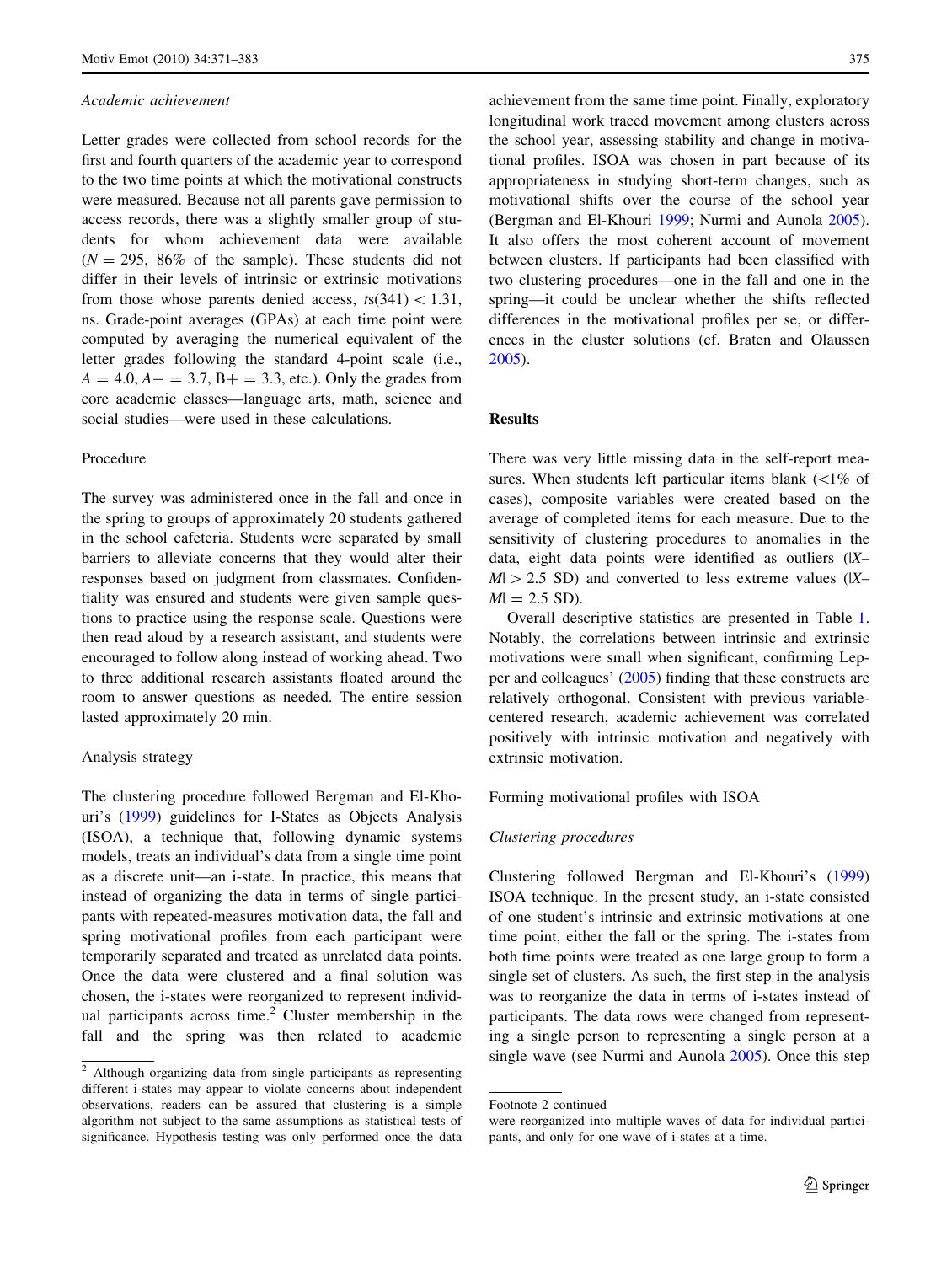<span id="page-5-0"></span>Table 1 Descriptive statistics and correlations for motivation and achievement

| Variable $2 \t 3 \t 4 \t 5$                                     |                            |                                             | 6                         | M         | SD |
|-----------------------------------------------------------------|----------------------------|---------------------------------------------|---------------------------|-----------|----|
| Motivation                                                      |                            |                                             |                           |           |    |
| 1. F intrinsic $.68^{**}$ -.04 -.14** $.16^{**}$ .16** 3.32 .70 |                            |                                             |                           |           |    |
| 2. S intrinsic $ -0.06$ $-16**$ $15*$ $18**$ 3.08 .73           |                            |                                             |                           |           |    |
| 3. F extrinsic                                                  | and the state of the state | $.70^{**}$ $-.22^{**}$ $-.18^{**}$ 3.24 .64 |                           |           |    |
| 4. S extrinsic                                                  |                            |                                             | $-.22** - .19** 3.18 .63$ |           |    |
| Achievement                                                     |                            |                                             |                           |           |    |
| 5. F GPA                                                        |                            |                                             | $.80**$ 2.97 1.00         |           |    |
| 6. S GPA                                                        |                            |                                             |                           | 2.82 1.18 |    |

F, Fall; S, Spring

 $* p < .05, ** p < .01$ 

was complete, agglomerative hierarchical clustering took place using Ward's procedure, with average squared Euclidean distance as the measure of similarity (see Aldenderfer and Blashfield [1984](#page-10-0)).

A final solution of four clusters was chosen following the criteria outlined by Bergman [\(1998](#page-10-0)), as well as concerns of parsimony. This solution explained 67% of the variance in intrinsic motivation, 54% of the variance in extrinsic motivation, and 61% of the total variance—all above the 50% threshold used by Vansteenkiste et al. [\(2009](#page-12-0)). More importantly, this solution captured theoretically meaningful variations along the dimensions of motivation quality and quantity, as described in greater detail below. A three-cluster solution was less favorable because it explained less variance (51% overall) and collapsed two theoretically distinct clusters (i.e., a high intrinsic-low extrinsic cluster combined with a cluster that represented low levels of both constructs). A five-cluster solution, on the other hand, explained more variance (69% overall) but the increased granularity did not reflect a distinct profile missing from the four-group solution. Hence, the fourcluster solution was favorable.

In order to optimize the homogeneity of the clusters and remove any effect the initial data order had on the Ward's cluster solution, a k-means clustering procedure was used to construct the final solution (see Bergman [1998\)](#page-10-0). Specifically, the four clusters revealed by Ward's analysis were used as the initial partition in a k-means cluster analysis. This procedure in essence shuffled i-states among the four clusters to minimize the variance within each group (Aldenderfer and Blashfield [1984\)](#page-10-0). Following the k-means procedure, the final solution of four clusters explained 66% of the total variance in intrinsic and extrinsic motivations (69% of intrinsic, 63% of extrinsic).

This final solution was subjected to a double-split crossvalidation procedure in order to ensure that it was stable and replicable (Breckenridge [2000\)](#page-10-0). First, the i-states were randomly split into two halves, and the two-step cluster



Fig. 1 Z scores by cluster for fall and spring

procedure performed on each half. Data points from each half were then reclassified based on the cluster to which their nearest neighbor in the other half belonged. The original and reclassified cluster assignments were then compared by means of Cohen's kappa. The average kappa value for the two halves was .88, far above the .60 threshold of acceptability (Asendorpf et al. [2001](#page-10-0)).

## Description of the final solution

The final four-cluster solution closely resembled that of Vansteenkiste et al. ([2009\)](#page-12-0); it included a ''high quantity'' group that reported high levels of both intrinsic and extrinsic motivations (191 i-states), a "good quality" group with high intrinsic motivation but low extrinsic motivation (122 i-states), a ''poor quality'' group with low intrinsic motivation but high extrinsic motivation (163 i-states), and a ''low quantity'' group with low levels of both constructs (210 i-states). Figure 1 presents the  $\zeta$  scores of intrinsic and extrinsic motivations for each cluster in the fall (top graph) and spring (bottom graph). The four groups were clearly distinct from one another and deviated considerably from the mean in their levels of intrinsic and extrinsic motivations. Moreover, the quantity and quality labels were appropriate at both time points, although it is notable that the low quantity group was also of relatively good quality, particularly in the spring (cf. Vansteenkiste et al. [2009](#page-12-0)). In order to verify that the four-cluster solution was appropriate for both fall and spring data, we repeated the doublesplit cross-validation procedure with the fall and spring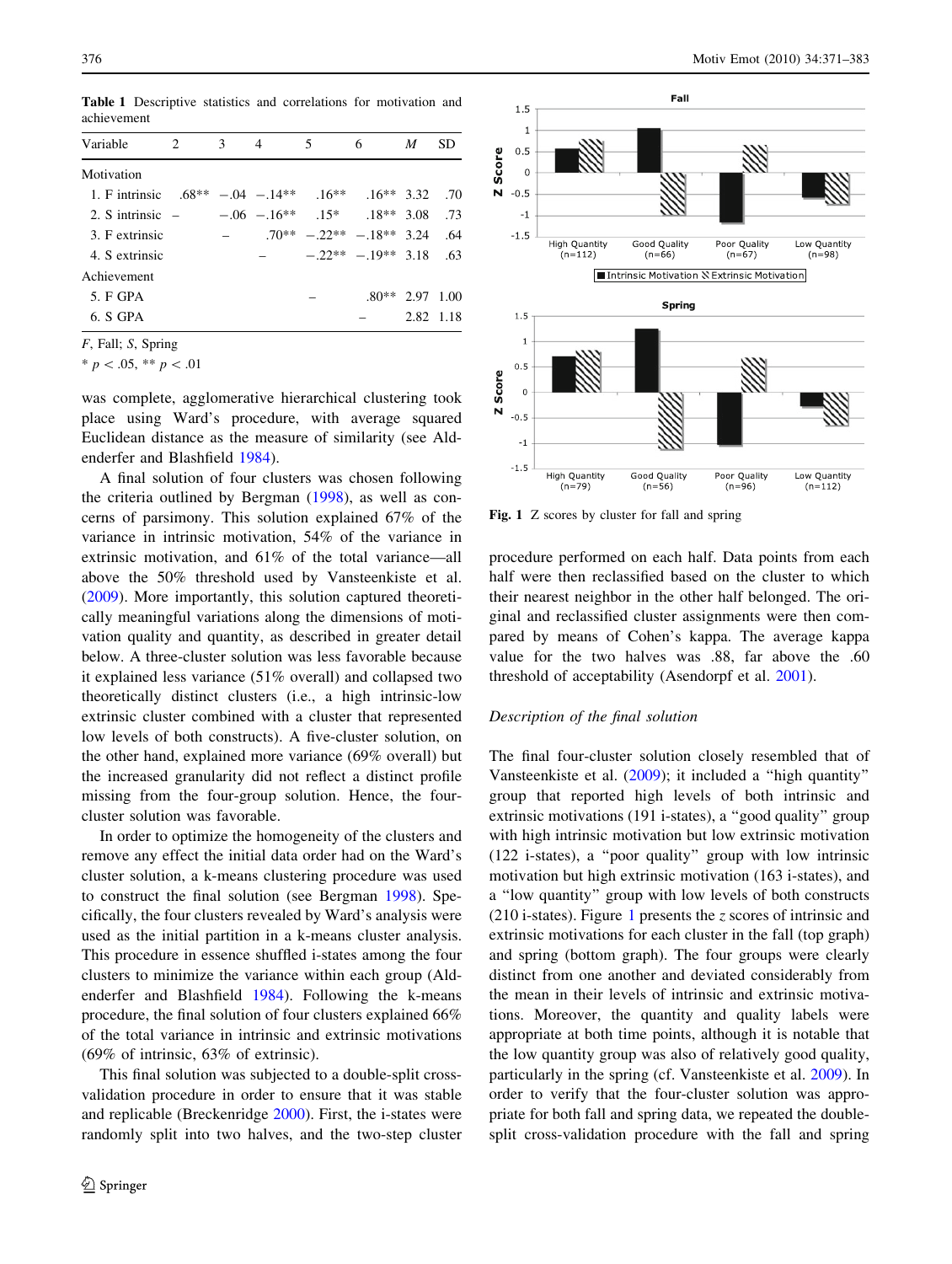samples as the two halves. The average kappa value was .63, providing further evidence that the cluster solution was replicable.

## Preliminary analyses

The fall and spring motivational clusters were analyzed separately for systematic variations in gender and grade distribution. Chi-square tests of independence examining gender across the clusters were not significant  $\chi^2$ s(3,  $N = 343$ )  $< 6.08$ , ns. There were, however, significant differences in the percentage of students from each grade among the clusters,  $\chi^2 s(6, N = 343) > 18.66$ ,  $ps < .01$ . In the high quantity group, 6th-grade students were overrepresented and 7th-grade students underrepresented. In the good quality group, 7th-grade students were overrepresented and 8th-grade students underrepresented. Because grade was also systematically related to GPA at each timepoint,  $Fs(2, 292) > 5.32$ ,  $ps < .01$ , we used it as a covariate in subsequent analyses on the relationship between cluster membership and GPA.

Motivational profiles and academic achievement

## Fall

An analysis of covariance (ANCOVA) revealed a significant effect of cluster membership on first-quarter GPA, controlling for grade level,  $F(3, 290) = 6.13$ ,  $p < .001$ ,  $\eta_{\rm p}^2 = .08$ .<sup>3</sup> Planned comparisons showed that students in the good quality group achieved significantly higher grades  $(M = 3.43, SE = .13)$  than their peers in the other three clusters: high quantity ( $M = 2.78$ , SE = .10), poor quality  $(M = 2.77, \text{ SE} = .13), \text{ or low quantity } (M = 2.98,$  $SE = .11$ ) groups. Figure 2 depicts the apparently adaptive value of motivation quality.

## Spring

An ANCOVA revealed a significant effect of cluster membership on fourth-quarter GPA, controlling for grade level,  $F(3, 290) = 6.02, p < .001, \eta_p^2 = .06$ . As shown in Fig. 2, there was a similar pattern of relationships to that of the fall. Planned comparisons showed that students in the good quality group again achieved higher grades  $(M = 3.23, SE = .17)$  than those in the high quantity  $(M = 2.77, \text{ SE} = .14)$  and poor quality  $(M = 2.42,$  $SE = .13$ ) groups, but not significantly higher than those in



Fig. 2 Mean GPA  $(+SEs)$ , adjusted for grade level, in the fall and spring by cluster

the low quantity group  $(M = 2.99, \text{ SE} = .12)$ . Thus, the two clusters with the highest ratio of intrinsic to extrinsic motivations (i.e., good quality, low quantity) appeared most adaptive in terms of academic achievement. The least adaptive cluster, by contrast, was the poor quality group representing the lowest ratio of intrinsic to extrinsic motivation. Once again the quality of motivation was critical.

Changes in cluster membership over the year

Changes in cluster membership are presented in Table [2.](#page-7-0) To study longitudinal changes, we first identified all the pathways from fall clusters to spring clusters present in the sample. In order to ease interpretability as well as maximize the validity of the patterns that emerged, we considered a meaningful shift to be one that involved 10% or more of a fall cluster, as displayed in Fig. [3.](#page-7-0) Overall, the clusters were moderately stable while still showing plenty of variability. Although the majority of students from each fall cluster remained in their initial cluster, 43% of the sample changed cluster membership.

A general trend toward poorer quality motivation dominated these shifts. Indeed, the cluster representing poor quality motivation had the highest stability (71.6%) and the highest ratio of new member gains to old member losses (2.53:1). By contrast, the cluster representing good quality motivation was less stable (56.1%) and had a much smaller ratio of new member gains to old member losses (.66:1). Figure [3](#page-7-0) shows no substantial pathways leading into the good quality cluster for the spring. There was also a less pronounced trend toward lower quantity motivation over the course of the year. The high quantity group was the least stable  $(49.1\%)$  with the fewest new member gains relative to old member losses (.42:1); the low quantity group, by contrast, had a much larger ratio of new member

 $\frac{3}{3}$  An ANCOVA using the cubic transformation of GPA as dependent variable was also conducted to address a violation of the homogeneity of variance assumption,  $F(3, 290) = 9.10$ ,  $p < .01$ ,  $\eta_p^2 = .08$ . Findings were identical to those using the raw GPA data.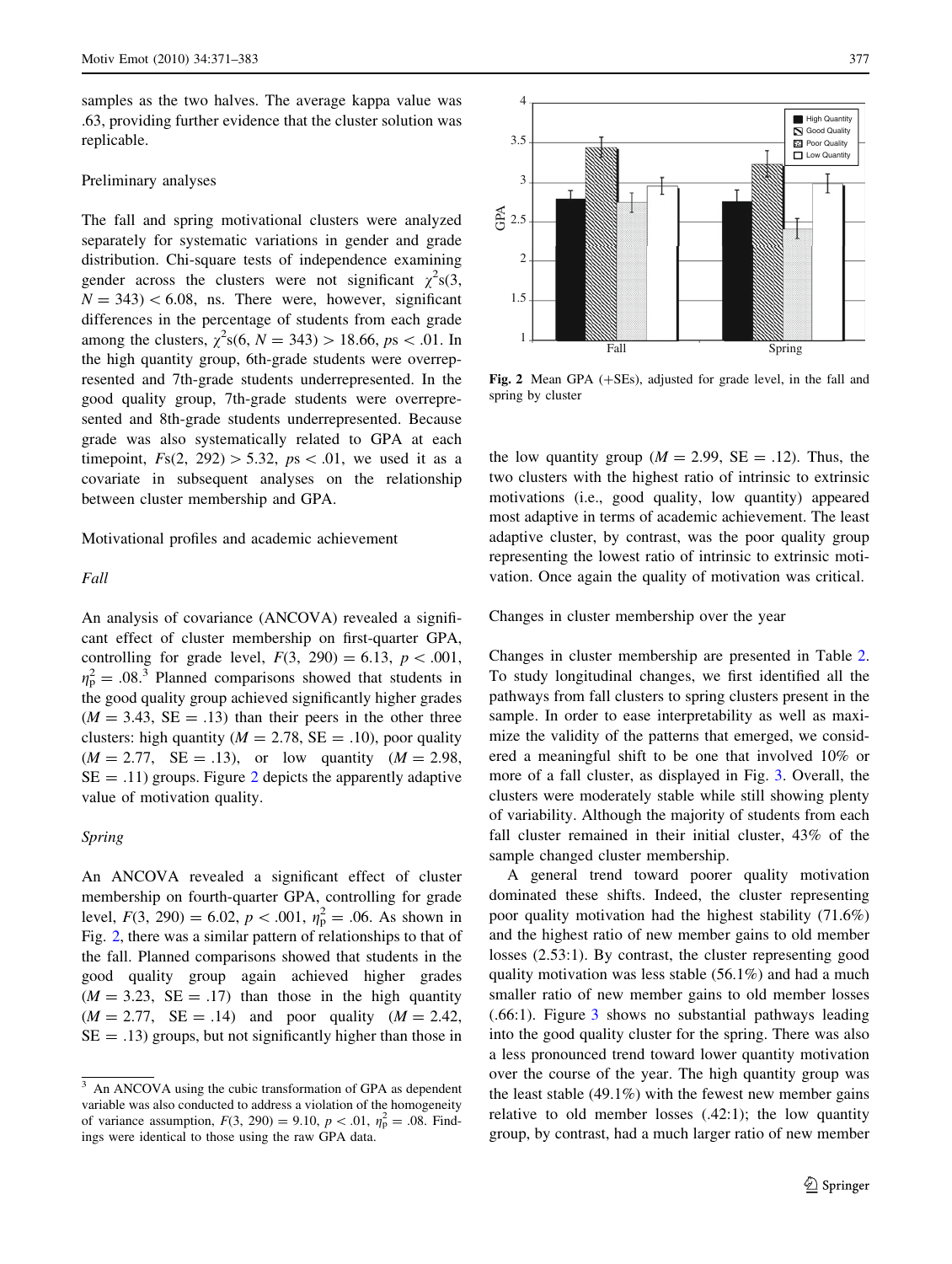<span id="page-7-0"></span>Table 2 Longitudinal shifts in cluster membership

| Fall cluster     | Spring cluster |              |            |               |               |  |  |  |
|------------------|----------------|--------------|------------|---------------|---------------|--|--|--|
|                  |                |              |            | 4             | Total         |  |  |  |
| 1. High quantity | 55 (49.1%)     | 11 $(9.8\%)$ | 19 (17.0%) | $27(24.1\%)$  | 112 $(100\%)$ |  |  |  |
| 2. Good quality  | 6 $(9.1\%)$    | $37(56.1\%)$ | $3(4.5\%)$ | $20(30.3\%)$  | 66 (100%)     |  |  |  |
| 3. Poor quality  | $8(11.9\%)$    | $0(0\%)$     | 48 (71.6%) | 11 $(16.4\%)$ | 67 $(100\%)$  |  |  |  |
| 4. Low quantity  | $10(10.2\%)$   | $8(8.2\%)$   | 26(26.5%)  | 54 (55.1%)    | 98 (100%)     |  |  |  |
| Total            | 79             | 56           | 96         | 112           | 343           |  |  |  |

Values in parentheses are the percentages of each fall cluster that shift into the various spring clusters. IM, intrinsic motivation; EM, extrinsic motivation

Fig. 3 Fall to spring shifts in cluster membership



gains to old member losses (1.32:1). In short, there was movement away from the good quality and high quantity clusters and toward the poor quality and low quantity clusters.

A second trend in the inter-cluster shifts was the lack of radical movement along the quality dimension. While students certainly moved in and out of the good and poor quality clusters, they rarely switched from one extreme to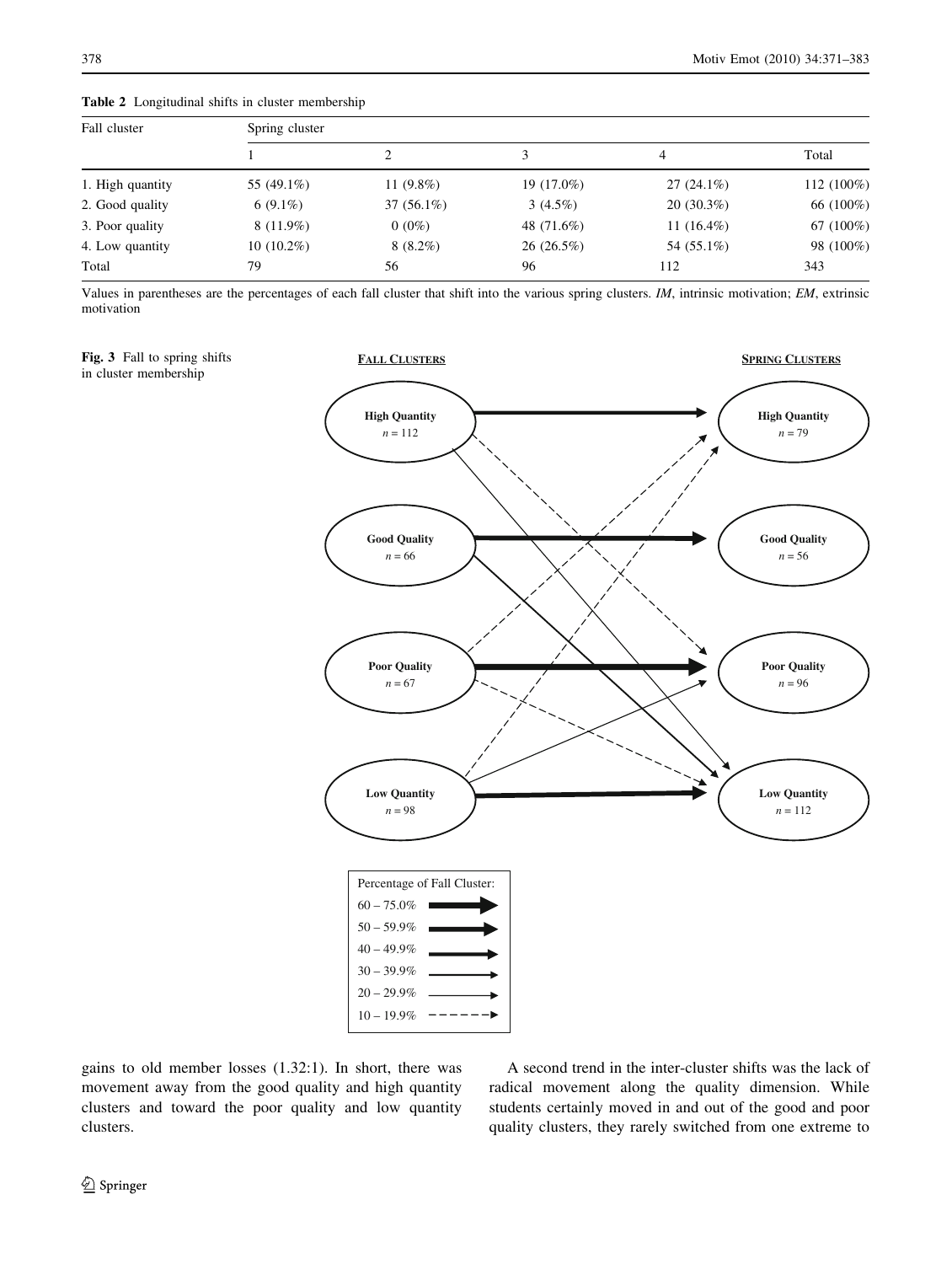the other. Indeed, fewer than 5% of students with good quality motivation in the fall switched to the poor quality cluster in the spring; no students switched from poor to good quality motivation over the course of the year. It was much more common, however, to see even extreme changes along the quantity dimension. Of the students with high quantity motivation in the fall, a full 24% switched to the low quantity cluster in the spring; 10% of students initially in the low quantity cluster switched to the high quantity cluster over the course of the year. It appears, then, that students may fairly easily undergo changes in the amount of motivation they report, but that the ratio of intrinsic to extrinsic motivation is less likely to change in a radical fashion.

# Discussion

Intrinsic and extrinsic motivations have long been studied as mutually exclusive constructs, and more recently as independent entities. In the present study, we attempted to move in a multidimensional and dynamic direction by studying various combinations of intrinsic and extrinsic motivations and their stability over time. Cluster analysis revealed four distinct motivational profiles that varied meaningfully along the dimensions of motivation quantity and quality and mapped quite closely onto those found in previous research with high school and college students (Vansteenkiste et al. [2009](#page-12-0)). These motivational profiles, in turn, were differentially associated with academic achievement.

## A new look at achievement

Across both time points, students in the good quality cluster received higher grades than their peers in other clusters with poorer quality motivation, even if that motivation was present in high quantities. It appears that the ratio of intrinsic to extrinsic motivation is far more predictive of academic achievement than the sheer amount of motivation present. This is shown particularly well by the spring data in which the low quantity profile was associated with relatively good grades, arguably because it had a favorable ratio of intrinsic to extrinsic motivation. The importance of motivation quality is also reflected in the mediocre performance of students in the poor quality and high quantity profiles. Indeed, students with high quantity motivation did substantially worse than those with good quality motivation despite both groups having relatively high levels of intrinsic motivation, presumably because extrinsic motivation had an undermining function.

These findings are consistent with decades of theory and research documenting the benefits of intrinsic motivation

and potential detriments of extrinsic motivation (Deci and Ryan [1985;](#page-11-0) Harter [1992](#page-11-0); Lepper et al. [1973](#page-11-0); Pintrich and DeGroot [1990\)](#page-11-0). They are also consistent with our earlier variable-centered research that included the present sample (Corpus et al. [2009](#page-11-0)). This research revealed academic achievement to be correlated positively with intrinsic motivation but negatively with extrinsic motivation, which might suggest the adaptive value of good quality motivation. Importantly, though, the present cluster analytic approach made contributions beyond our variable-centered work: First, we found that high levels of intrinsic motivation alone were not enough to predict good performance; one must simultaneously consider levels of extrinsic motivation. Second, although our variable-centered analyses showed intrinsic and extrinsic motivations to be moderately negatively correlated, the present study revealed subgroups of students for whom these types of motivation appeared to co-exist quite readily—i.e., those in the high and low quantity clusters (see Lepper and Henderlong [2000](#page-11-0)). Person-centered approaches, therefore, are an important complement to the variable-centered research that dominates the field.

Finally, our findings on motivation and achievement echo claims by Vansteenkiste et al. ([2009\)](#page-12-0), who found that secondary students with good quality motivation fared best—and those with poor quality motivation fared worst on a number of learning outcomes. Their high quantity group, however, outperformed their low quantity group—a pattern that was arguably reversed in the present study. It is notable that their high quantity group had a more favorable ratio of intrinsic to extrinsic motivation than their low quantity group and that the reverse was true in the present study. Once again, this suggests that the quality of motivation is critical. Of course comparisons across studies must be made cautiously given the different population ages, educational contexts, and motivational measures involved. Nonetheless, there appears to be converging evidence that a combination of high intrinsic and low extrinsic motivations is uniquely adaptive (cf. Boiche et al. [2008](#page-10-0); Liu et al. [2009](#page-11-0)).

One might argue that the good quality group earned the highest grades because intrinsic motivation uniquely promotes deep task engagement and optimal learning—a causal pathway found in our previous variable-centered research (Corpus et al. [2009\)](#page-11-0). However, the reverse causal sequence is also plausible. High achieving students may be accustomed to attaining positive reactions from authority figures quite easily, and thus have the luxury of focusing primarily on task enjoyment and challenge-seeking. Likewise, low achieving students may elicit controlling reactions from adults that would generally serve to increase extrinsic motivation—again, a causal pathway supported by Corpus et al. ([2009\)](#page-11-0). It is also possible that a third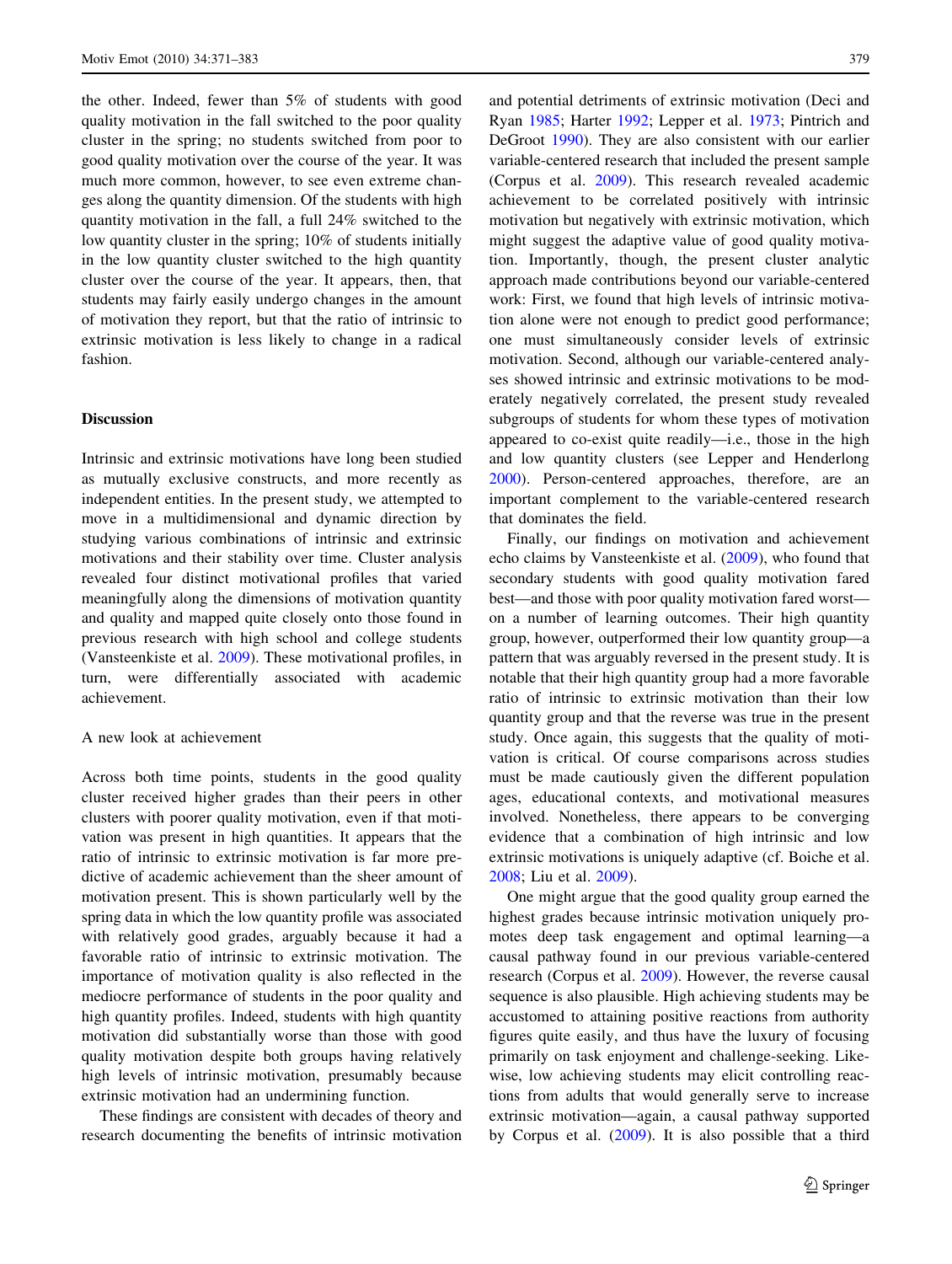variable (e.g., competence) could underlie the achievement differences instead of the motivational profiles themselves. Future research must probe these causal pathways with power and precision. Longitudinal approaches with much larger samples than that of the present study will be necessary because the effect sizes are known to be small (see Corpus et al. [2009\)](#page-11-0) and the variability of the motivational predictor in a person-centered analysis is so limited. Given the amount of motivational change we observed over the course of the year, a relatively short period of time between motivation measures and achievement outcomes may be ideal for testing underlying causal processes (cf. Boiche et al. [2008\)](#page-10-0). Greater precision might also be achieved by adopting a domain-specific approach. Measuring both motivation and achievement within particular content areas would arguably reveal stronger connections—and perhaps in a more accurate fashion—than is possible with a domain-general approach (Spinath and Steinmayr [2008](#page-12-0); see Eccles [2005](#page-11-0) for a thoughtful commentary on this and related issues).

## Longitudinal patterns and the mechanisms of change

A second and truly unique contribution of the present study was the exploration of stability and change in the motivational profiles. Just over half of the sample remained in the same cluster from fall to spring, which suggests a modest amount of stability. For those students who did shift clusters, two main trends emerged in the pattern of inter-cluster movements. First, it was far more common to see radical change along the dimension of motivation quantity (i.e., movement between the high/low groups) than the dimension of motivation quality (i.e., movement between the good/poor groups). Students with good quality motivation may not necessarily sustain their adaptive outlook over time but they appear quite unlikely to join their peers in the diametrically opposed—and far less adaptive—poor quality group. The quantity dimension, by contrast, was more malleable, which suggests that students may find it easier to alter the sheer force of their efforts than the nature of those efforts. This may be an important consideration for interventionists. The second broad pattern was a trend toward poorer quality motivation over time, which is consistent with variable-centered longitudinal work documenting losses to intrinsic motivation (Bouffard et al. [2003;](#page-10-0) Eccles et al. [1998;](#page-11-0) Ntoumanis et al. [2009;](#page-11-0) Otis et al. [2005\)](#page-11-0). This was perhaps demonstrated most clearly by the high degree of stability in the poor quality cluster and the overall exodus from the two groups with high levels of intrinsic motivation (i.e., good quality, high quantity). The pattern of instability in the high quantity group, moreover, suggests that maintaining high levels of both intrinsic and

extrinsic motivations may not be sustainable—a possibility that calls for further research.

What factors can help account for these shifts in motivation over the year? Previous research has implicated a variety of potential components. Perceived competence, for example, has been shown to drive changes in both autonomous and controlled forms of motivation over the middle school years (Ntoumanis et al. [2009;](#page-11-0) also see Harter et al. [1992](#page-11-0)). Aspects of the instructional context may also be critical given that shifts in students' perceptions of the school goal context predicted shifts in their levels of intrinsic and extrinsic motivations in our earlier variablecentered research (Corpus et al. [2009;](#page-11-0) cf. Ntoumanis et al. [2009](#page-11-0)). Likewise, Vansteenkiste et al. ([2009\)](#page-12-0) found teacher autonomy support to be highest in their good quality cluster and lowest in their poor quality cluster, although their study did not track change over time. Unstable motivational profiles may also relate to students' fluctuating sense of belonging (see Deci and Ryan [2002](#page-11-0)), sensitivity to classroom exams (Bong [2005](#page-10-0)), and the escalating pace and difficulty of academic material over the year. In short, the dynamic nature of these motivational profiles likely reflects students' ongoing adaptations to their ever-changing school lives. It will be important for future research to test these explanatory hypotheses with statistical approaches that are both sensitive and powerful. Latent transition analysis, for example, might fruitfully be employed to assess the probability of cluster movement given a set of underlying contextual and personal factors such as those listed above. Truly understanding the processes of motivational change will also require methods that allow for the integration of person-centered and variable-centered analyses (Muthen and Muthen [2000](#page-11-0)).

#### Implications for future research

The person-centered framework of the present study is relatively rare in motivation research and therefore calls for replication and extension in future work. The particular approach we took to clustering, for example, might be refined by using not only the factors of intrinsic and extrinsic motivations, but also their respective sub-scales. Although Lepper et al. [\(2005](#page-11-0)) found that intrinsic motivation clearly functioned best as a single higher-order factor, the component scales of extrinsic motivation (desire for easy work, focus on pleasing adults, dependence on the teacher) functioned somewhat independently. It would be interesting, therefore, to compare cluster solutions using only the higher-order extrinsic factor versus the three extrinsic subscales. Such analyses could more precisely identify the central goals motivating students in the high quantity and poor quality profiles, for example. Future research might also adopt a domain-specific approach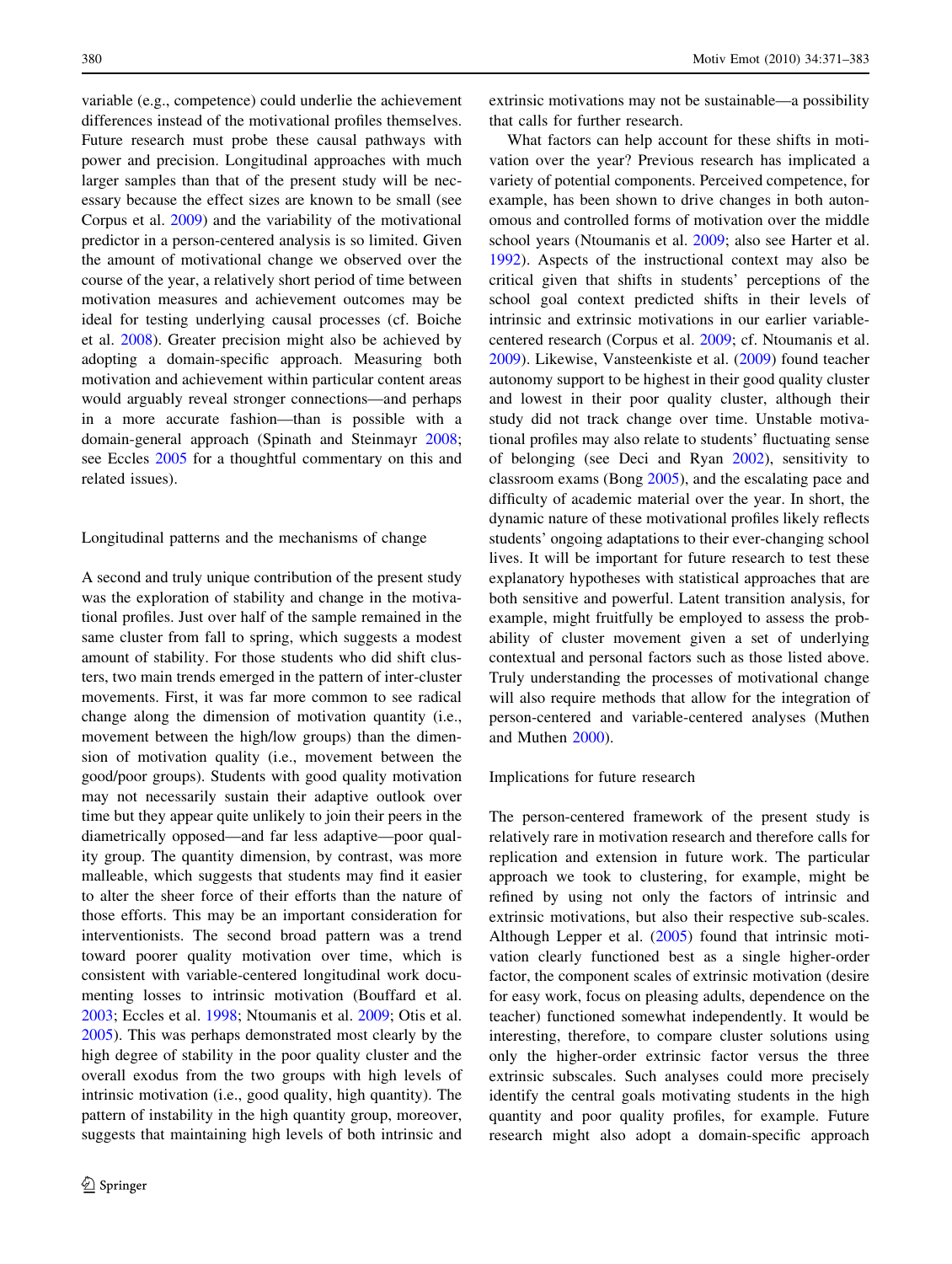<span id="page-10-0"></span>either by measuring motivation only in a single content area or by measuring motivation separately across a number of content areas. Although previous research on intrinsic and extrinsic motivations has primarily used a domain-general approach (e.g., Lepper et al. [2005;](#page-11-0) Murphy and Alexander [2000](#page-11-0)), there is some evidence that children show different patterns of motivation across content areas in person-centered research (Nurmi and Aunola [2005](#page-11-0)). Finally, it will be important to move beyond GPA to identify correlates that may further differentiate the clusters, such as emotional well-being, drop-out intentions, and self-protective behaviors. Ratelle et al. [\(2007](#page-11-0)) and Vansteenkiste et al. [\(2009](#page-12-0)) have begun to address some of these issues at the high school and college level; more work with younger populations is needed (cf. Liu et al. [2009\)](#page-11-0).

In continuing this line of study, a developmental perspective may be especially fruitful. Research in the related area of goal theory has suggested different patterns of adaptiveness depending on age. For example, performance goals tend to relate positively to academic achievement among high school and college students (Church et al. [2001;](#page-11-0) Elliot and McGregor [2001;](#page-11-0) Harackiewicz et al. [2000](#page-11-0); Wolters [2004](#page-12-0)), but may be linked to maladaptive outcomes among elementary students (see Midgley et al. [2001](#page-11-0)). Perhaps the relationship between profiles of intrinsic and extrinsic motivations and achievement would also differ for older versus younger students. In support of this hypothesis, the well-documented undermining effect of extrinsic rewards on intrinsic motivation has been shown to be more pronounced for children than for college students (Deci et al. [1999\)](#page-11-0). This may be related to the distinct academic environments commonly found at different stages of the schooling process. Many high school and college classrooms reward students who comply with rules, develop effective test-taking strategies, and focus on tangible markers of success. In these contexts, one could imagine that high quantity motivation would accord benefits that are not present at the middle school level (Ratelle et al. [2007](#page-11-0); cf. Vansteenkiste et al. [2009](#page-12-0)). Likewise, the benefits of good quality motivation may be even more pronounced at the elementary level, where rules are less rigid and student autonomy is promoted to a greater extent. It will be important for future studies to include both younger and older populations in order to determine whether the benefits of particular motivational profiles change as a function of age and educational context.

One final direction for future research involves the longitudinal shifts discussed earlier. The variety of intercluster movement is of particular interest as it could signify a high degree of malleability in motivation. Perhaps the dynamic nature of these motivational profiles indicates amenability to intervention efforts. Using a framework that encompasses the study of individual differences, examines interaction between students and their environments, and captures the fluid nature of motivational constructs can be a helpful step towards the ultimate goal of optimizing student motivation. Perhaps this endeavor will help enable all students to echo Mark Twain's [\(1889](#page-12-0)) sentiment that ''Intellectual 'work' is misnamed; it is a pleasure, a dissipation, and is its own highest reward.''

Acknowledgments This paper is based, in part, on the first author's senior thesis. Funding for this research was provided by a National Academy of Education/Spencer Postdoctoral Fellowship to the second author. We thank the research assistants who helped to collect the data, the participating students, and Stephanie Wormington for help with manuscript preparation.

#### References

- Aldenderfer, M. S., & Blashfield, R. K. (1984). Cluster analysis. Newbury Park, CA: Sage Publications.
- Anderman, E. M., & Maehr, M. L. (1994). Motivation and schooling in the middle grades. Review of Educational Research, 64, 287–309.
- Anderman, E. M., & Midgley, C. (1997). Changes in achievement goal orientations, perceived academic competence, and grades across the transition to middle-level schools. Contemporary Educational Psychology, 22, 269–298.
- Asendorpf, J. B., Borkenau, P., Ostendorf, F., & van Aken, M. A. G. (2001). Carving personality at its joints: Confirmation of three replicable personality prototypes for both children and adults. European Journal of Personality, 15, 169–198.
- Bergman, L. R. (1998). A pattern-oriented approach to studying individual development: Snapshots and processes. In R. B. Cairns, L. R. Bergman, & J. Kagan (Eds.), Methods and models for studying the individual (pp. 83–122). Thousand Oaks, CA: Sage.
- Bergman, L. R., & El-Khouri, B. M. (1999). Studying individual patterns of development using i-states as objects analysis (ISOA). Biometric Journal, 41, 753–770.
- Boggiano, A. K. (1998). Maladaptive achievement patterns: A test of a diathesis-stress analysis of helplessness. Journal of Personality and Social Psychology, 74, 1681–1695.
- Boiche, J. C. S., Sarrazin, P. G., Grouzet, F. M. E., Pelletier, L. G., & Chanal, J. P. (2008). Students' motivational profiles and achievement outcomes in physical education: A self-determination perspective. Journal of Educational Psychology, 100, 688–701.
- Bong, M. (2005). Within-grade changes in Korean girls' motivation and perceptions of the learning environment across domains and achievement levels. Journal of Educational Psychology, 97, 656–672.
- Bouffard, T., Marcoux, M.-F., Vezeau, C., & Bordeleau, L. (2003). Changes in self-perceptions of competence and intrinsic motivation among elementary schoolchildren. British Journal of Educational Psychology, 73, 171–186.
- Braten, I., & Olaussen, B. S. (2005). Profiling individual differences in student motivation: A longitudinal cluster-analytic study in different academic contexts. Contemporary Educational Psychology, 30, 359–396.
- Breckenridge, J. N. (2000). Validating cluster analysis: Consistent replication and symmetry. Multivariate Behavioral Research, 35, 261–285.
- Burton, K. D., Lydon, J. E., D'Alessandro, D. U., & Koestner, R. (2006). The differential effects of intrinsic and identified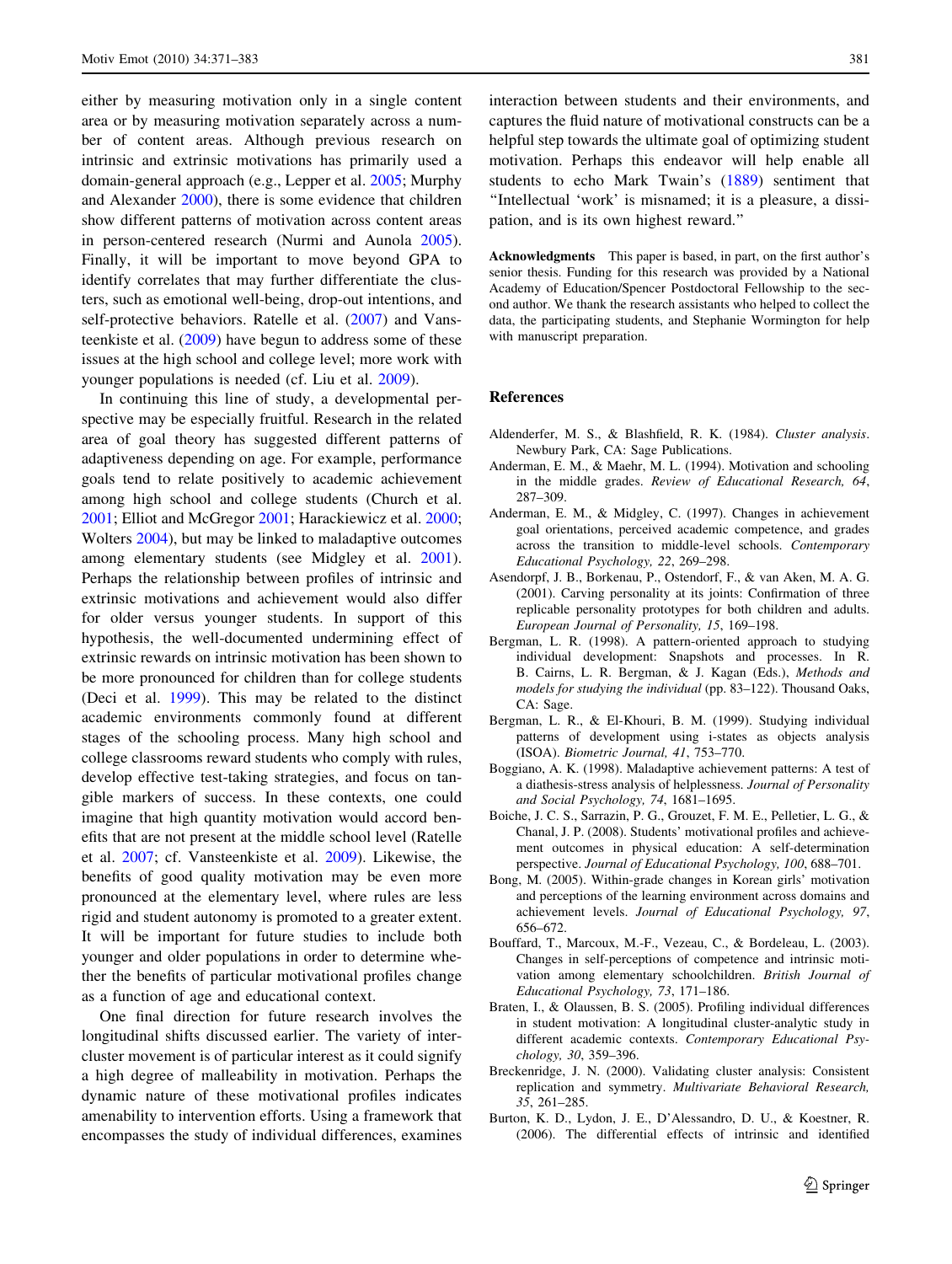<span id="page-11-0"></span>motivation on well-being and performance: Prospective, experimental, and implicit approaches to self-determination theory. Journal of Personality and Social Psychology, 91, 750–762.

- Church, M. A., Elliot, A. J., & Gable, S. L. (2001). Perceptions of classroom environment, achievement goals, and achievement outcomes. Journal of Educational Psychology, 93, 43–54.
- Corpus, J. H., McClintic-Gilbert, M. S., & Hayenga, A. (2009). Within-year changes in children's intrinsic and extrinsic motivational orientations: Contextual predictors and academic outcomes. Contemporary Educational Psychology, 34, 154–166.
- Deci, E. L., Koestner, R., & Ryan, R. M. (1999). A meta-analytic review of experiments examining the effects of extrinsic rewards on intrinsic motivation. Psychological Bulletin, 125, 627–668.
- Deci, E. L., & Ryan, R. M. (1985). Intrinsic motivation and selfdetermination in human behavior. New York: Plenum Press.
- Deci, E. L., & Ryan, R. M. (Eds.). (2002). Handbook of selfdetermination research. Rochester, NY: University of Rochester Press.
- Eccles, J. S., Wigfield, A., & Schiefele, U. (1998). Motivation to succeed. In W. Damon & N. Eisenberg (Eds.), Handbook of child psychology (5th ed., Vol. 3, pp. 1017–1095). NY: Wiley.
- Eccles, J. S. (2005). Studying the development of learning and task motivation. Learning and Instruction, 15, 161–171.
- Eccles, J. S., & Midgley, C. (1989). Stage-environment fit: Developmentally appropriate classrooms for young adolescents. In C. Ames & R. Ames (Eds.), Research on motivation in education (Volume 3: Goals and cognition) (pp. 139–186). Orlando, FL: Academic Press.
- Eccles, J. S., Midgley, C., Wigfield, A., Buchanan, C. M., Reuman, D., Flanagan, C., et al. (1993). The impact of stage-environment fit on young adolescents' experiences in schools and in families. American Psychologist, 48, 90–101.
- Elliot, A., & McGregor, H. (2001). A 2 X 2 achievement goal framework. Journal of Personality and Social Psychology, 80, 501–519.
- Gillet, N., Vallerand, R. J., & Rosnet, E. (2009). Motivational clusters and performance in a real-life setting. Motivation and Emotion, 33, 49–62.
- Gottfried, A. E. (1985). Academic intrinsic motivation in elementary and junior high school students. Journal of Educational Psychology, 77, 631–645.
- Gottfried, A. E., Fleming, J. S., & Gottfried, A. W. (2001). Continuity of academic intrinsic motivation from childhood through late adolescence: A longitudinal study. Journal of Educational Psychology, 93, 3–13.
- Guay, F., Boggiano, A. K., & Vallerand, R. J. (2001). Autonomy support, intrinsic motivation, and perceived competence: Conceptual and empirical linkages. Personality and Social Psychology Bulletin, 27, 643–650.
- Harackiewicz, J. M., Barron, K. E., Tauer, J. M., Carter, S. M., & Elliot, A. J. (2000). Short-term and long-term consequences of achievement goals: Predicting interest and achievement over time. Journal of Educational Psychology, 92, 316–330.
- Harter, S. (1981). A new self-report scale of intrinsic versus extrinsic orientation in the classroom: Motivational and informational components. Developmental Psychology, 17, 300–312.
- Harter, S. (1992). The relationship between perceived competence, affect, and motivational orientation within the classroom: Processes and patterns of change. In A. K. Boggiano & T. S. Pittman (Eds.), Achievement and motivation: A social developmental perspective (pp. 77–119). New York: Cambridge University Press.
- Harter, S., Whitesell, N. R., & Kowalski, P. (1992). Individual differences in the effects of educational transitions on young adolescents' perceptions of competence and motivational orientation. American Educational Research Journal, 29, 777–807.
- Lepper, M. R., Corpus, J. H., & Iyengar, S. S. (2005). Intrinsic and extrinsic motivational orientations in the classroom: Age differences and academic correlates. Journal of Educational Psychology, 97, 184–196.
- Lepper, M. R., Greene, D., & Nisbett, R. E. (1973). Undermining children's intrinsic interest with extrinsic reward: A test of the ''overjustification'' hypothesis. Journal of Personality and Social Psychology, 28, 129–137.
- Lepper, M. R., & Henderlong, J. (2000). Turning ''play'' into ''work'' and "work" into "play": 25 years of research on intrinsic and extrinsic motivation. In C. Sansone & J. M. Harackiewicz (Eds.), Intrinsic and extrinsic motivation: The search for optimal motivation and performance (pp. 257–307). San Diego, CA: Academic Press.
- Lin, Y. G., McKeachie, W. J., & Kim, Y. C. (2003). College student intrinsic and/or extrinsic motivation and learning. Learning and Individual Differences, 13, 251–258.
- Liu, W. C., Wang, C. K. J., Tan, O. S., Koh, C., & Ee, J. (2009). A self-determination approach to understanding students' motivation in project work. Learning and Individual Differences, 19, 139–145.
- Maxwell, S. E., & Delaney, H. D. (1993). Bivariate median splits and spurious statistical significance. Psychological Bulletin, 113, 181–190.
- Meece, J. L., Blumenfeld, P. C., & Hoyle, R. H. (1988). Students' goal orientations and cognitive engagement in classroom activities. Journal of Educational Psychology, 80, 514–523.
- Meece, J. L., & Holt, K. (1993). A pattern analysis of students' achievement goals. Journal of Educational Psychology, 85, 582–590.
- Meece, J. L., & Miller, S. D. (2001). A longitudinal analysis of elementary school students' achievement goals in literacy activities. Contemporary Educational Psychology, 26, 454–480.
- Midgley, C., Kaplan, A., & Middleton, M. (2001). Performanceapproach goals: Good for what, for whom, under what circumstances, and at what cost? Journal of Educational Psychology, 93, 77–86.
- Murphy, P. K., & Alexander, P. A. (2000). A motivated exploration of motivation terminology. Contemporary Educational Psychology, 25, 3–53.
- Muthen, B., & Muthen, L. K. (2000). Integrating person-centered and variable-centered analyses: Growth mixture modeling with latent trajectory classes. Alcoholism, Clinical and Experimental Research, 24, 882–891.
- Ntoumanis, N., Barkoukis, V., & Thogersen-Ntoumani, C. (2009). Developmental trajectories of motivation in physical education: Course, demographic differences, and antecedents. Journal of Educational Psychology, 101, 717–728.
- Nurmi, J., & Aunola, K. (2005). Task-motivation during the first school years: A person-oriented approach to longitudinal data. Learning and Instruction, 15, 103–122.
- Otis, N., Grouzet, F. M. E., & Pelletier, L. G. (2005). Latent motivational change in an academic setting: A 3-year longitudinal study. Journal of Educational Psychology, 97, 170–183.
- Pajares, F., & Graham, L. (1999). Self-efficacy, motivation constructs, and mathematics performance of entering middle school students. Contemporary Educational Psychology, 24, 124–139.
- Pintrich, P. R., & DeGroot, E. V. (1990). Motivational and selfregulated learning components of classroom academic performance. Journal of Educational Psychology, 82, 33–40.
- Ratelle, C. F., Guay, F., Larose, S., & Senécal, C. (2004). Family correlates of trajectories of academic motivation during a school transition: A semiparametric group-based approach. Journal of Educational Psychology, 96, 743–754.
- Ratelle, C. F., Guay, F., Vallerand, R. J., Larose, S., & Senecal, C. (2007). Autonomous, controlled, and amotivated types of